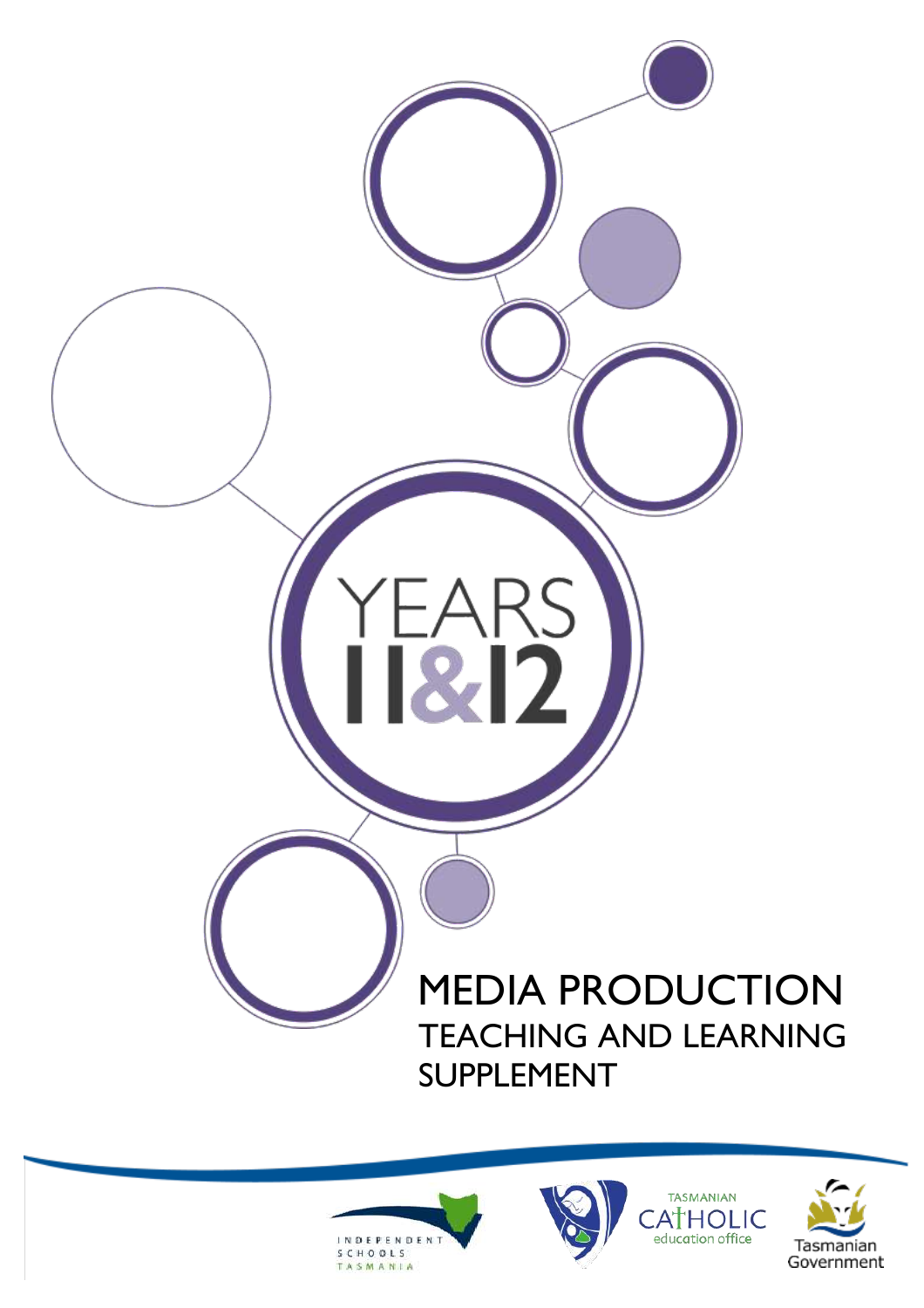# Teaching and Learning Supplement **MEDIA PRODUCTION (MSM315117)**

# **ADVICE TO TEACHERS**

This document helps to describe the nature and sequence of teaching and learning necessary for students to demonstrate achievement of course outcomes.

It suggests appropriate learning activities to enable students to develop the knowledge and skills identified in the course outcome statements.

Tasks should provide a variety and the mix of tasks should reflect the fact that different types of tasks suit different knowledge and skills, and different learning styles. Tasks do not have to be lengthy to make a decision about student demonstration of achievement of an outcome.

# **COURSE SPECIFIC ADVICE**

This Media Production level 3 Teaching and Learning Supplement must be read in conjunction with the Media Production level 3 course document and relevant External Assessment Specifications and Examination Guidelines.

It contains advice to assist teachers delivering the course and can be modified as required. This Teaching and Learning Supplement is designed to support teachers who are new to or returning to teaching this course.

Media Production is designed to develop learners understanding of media and their ability to create media products for a variety of contexts. Production occurs in one of the following areas: screen, radio or print and digital media. The production focus requires providers to support learners with appropriate resources and technology to realise media products in the various forms. The syllabus document contains detailed information on minimum resource requirements to ensure appropriate student outcomes are possible.

The content focus of the course lies in three main areas: journalism, advertising and narrative, with production as an overarching focus. Through the course, learners engage with each of these areas both practically and theoretically, the latter informing the former and providing current and historical contexts upon which learners understanding can be built.

The Media Production course is a level 3 course with both a written and practical component to the external examination. Guidelines which clarify external requirements and expectations MUST be read in conjunction with the syllabus document to ensure providers are aware of the parameters for product realisation.

Learners undertaking Media 3 may look to continue their studies at a tertiary level in such fields as media production, journalism, marketing, advertising and communications. There are also various vocational pathways that continue to develop learners Media Production skills.

The course is comprised of 4 units of study. The first three units are delivered sequentially and the fourth unit is delivered concurrently.

# **COURSE CONTENT**

|        | Unit Title  | <b>Indicative Times</b> |
|--------|-------------|-------------------------|
| Unit 1 | Journalism  | 30 hrs                  |
| Unit 2 | Advertising | 30 hrs                  |
| Unit 3 | Narrative   | 30 hrs                  |
| Unit 4 | Production  | $60$ hrs <sup>*</sup>   |

UNIT 1 and 2 = 30 hours (theory) + 15 hours production\* (practical)

UNIT  $3 = 30$  hours theory  $+ 30$  hours production\* (practical)

For example: based on 3 x 1.5 hours per week, 2 lessons theory, 1 lesson practical for terms 1 - 2. Changes when the major production kicks in.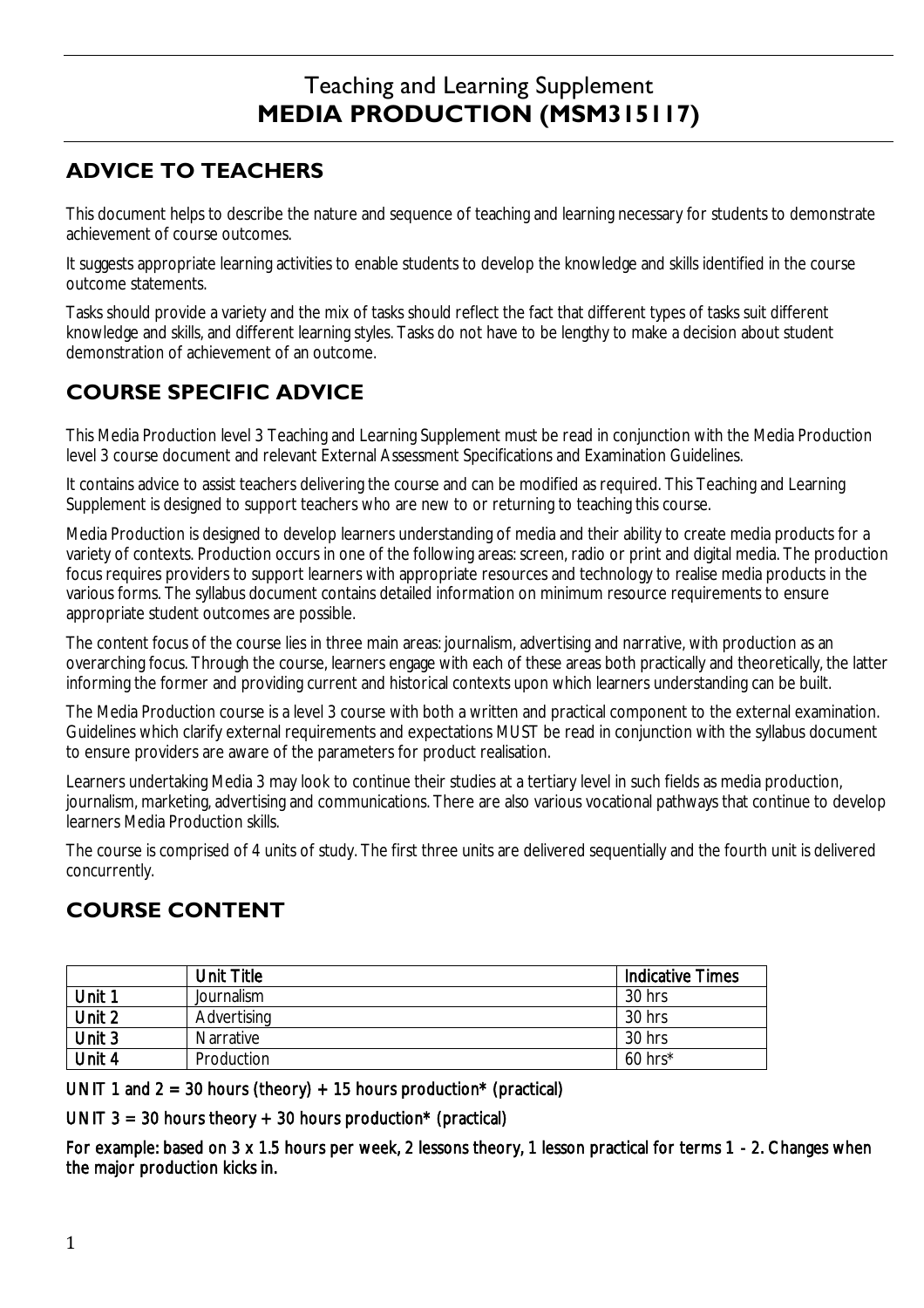## **TEACHING AND LEARNING**

#### Unit 1 In this Unit learners will develop their understanding of journalistic media.

Journalism In contexts related to journalism, learners analyse, view, listen to and interact with a range of journalistic genres and undertake research into the representation and reporting of groups and issues within media work.

Learners are required to demonstrate an understanding of the media in society.

Learners extend their understanding of production practices and responsibilities in their area of specialisation.

Learners are required to understand and implement safe work practices. Examples of learning activities

## Learners:

deconstruct 'great' interviews. Analyse the conventions and techniques used to create polished interviews

view and analyse episodes of Media Watch. Discuss implications and issues arising

form a production company where students are each responsible for one role within the production

work collaboratively to script, produce and podcast a radio program for peers

work collaboratively on a magazine, undertaking different roles such as writer, photographer, editor or graphic artist

form a 'news' team to cover events in one media form; discuss conventions and structures that could be used in the media product to engage other members of the school as an audience; present the finished product in the school community and report on the specialist roles undertaken at different stages of the production

create and compare representations using analogue and digital technologies

Unit 2 Advertising In this Unit the power and influence of media is explored through the context of advertising. Learners develop an understanding of advertising and related influential media settings.

> The importance and impact of persuasive communication and target markets are explored through examination and exploration of both qualitative and quantitative advertising materials.

Learners develop practical and analytical skills, including an understanding of the contribution of codes and conventions to the creation of advertising products, the role and significance of selection processes in their construction and the creative and cultural impact of new media technologies including social media.

## Examples of learning activities

Learners:

investigate the similarities and differences in the representation of an idea across media forms or texts within a form

research the codes and conventions of advertising forms; prepare a similarities and differences chart to show key characteristics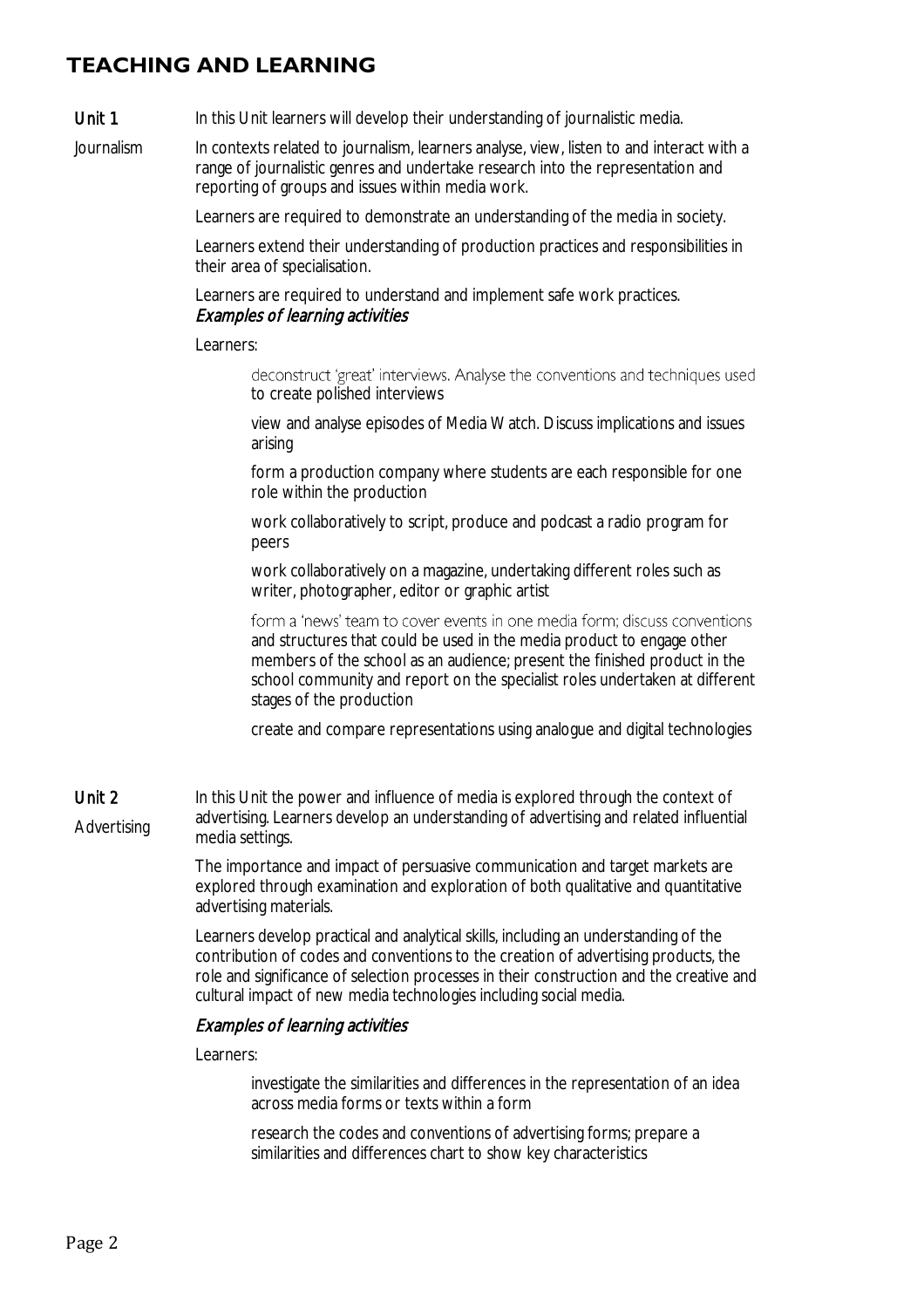deconstruct common advertisements for stereotypes, social values, context and target audience

advertise a product aimed at a target audience. Complete research, surveying the specific target audience, before creating an advertisement acknowledging feedback and characteristics identified through research

create a 'pitch'/advertisement for a useless product

explore the differences and find examples of qualitative and quantitative advertising materials

identify ways in which social media is contributing to the world of advertising

Unit 3 Narrative In this Unit learners are introduced to the idea that narratives are intrinsic to media work and the narrative elements of character, setting, conflict and resolution are essential components of storytelling.

> Codes and conventions are tools used in the construction and deconstruction of narratives.

Learners discuss the way producers construct preferred meanings and viewpoints.

Learners understand and demonstrate how selection processes construct meaning, realism and viewpoints in a range of media.

## Examples of learning activities

Learners:

create a documentary film or radio drama about a local character

use English Writing pieces from peers as stimulus to create media products

deconstruct the devices used to support or enhance the narrative in a given Media product

working in small groups, create and organise a school film festival that includes the submission of student made films

use a graphic organiser such as a lotus diagram to demonstrate the interlinking of story and/or production elements in key scenes from a text

identify generic conventions appropriate to the texts selected for study and investigate how these are applied in the texts

create a series of screen or sound grabs that illustrate character development in narrative texts

use a production sound design grid to chart the production and story elements of a radio narrative

Unit 4 Production In this Unit learners employ media technologies and processes in their specialisation to produce major and minor works. This unit runs concurrently.

## Examples of learning activities

Learners:

attend 'workshops' or 'masterclasses' to learn new techniques and technologies in their area of specialisation

develop media products using appropriate skills and techniques for aesthetic and structural quality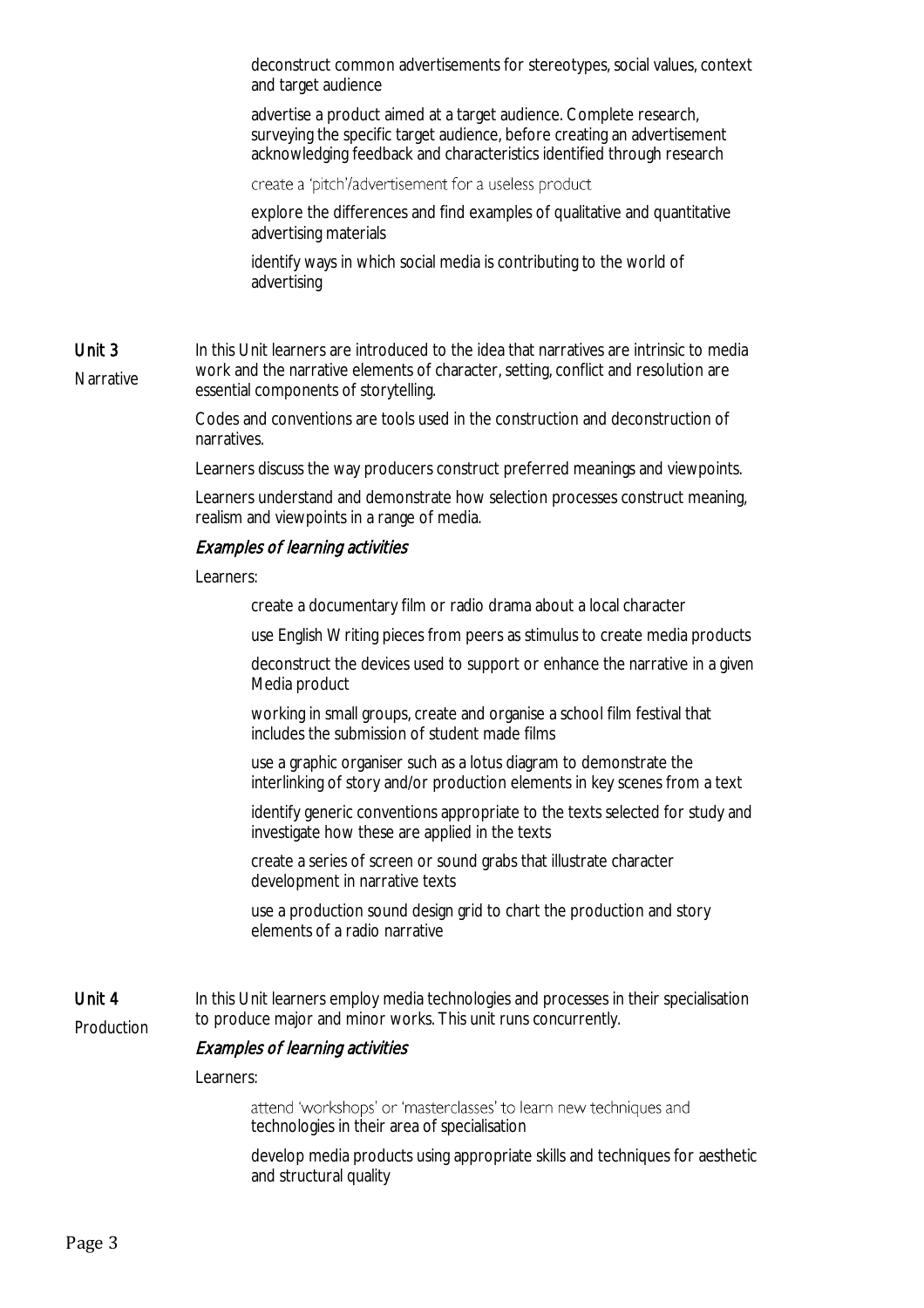create a class blog detailing techniques and processes, codes and conventions and other relevant advice to fellow students in their area of specialisation

interview a media professional and produce a response detailing the specialist skills they use in the media production process

attend the filming of a television program/recording of a radio show/production of a newspaper or magazine and review the experience with attention to production stages, the media product and the specialist roles

evaluate the possibilities and limitations of currently available equipment and reflect on how this equipment can be used to the best of its ability to support future productions

research the design conventions and practices of the medium in which a proposed production will be created

experiment with effects in the software that may be used in the creation of a media production

research and teach a classmate a complex process such as colour grading or creating layers that can be used in the creation of a media production

using a class web page, share and rate links to online tutorials for media

production skills and techniques in the media forms in which students are working

write collaborative instruction manuals for equipment, applications and processes

complete a written planning document for the media production, which may take the form of a screenplay if they are creating a film, a magazine article if they are creating a print production or a script to support a radio drama

investigate and resolve occupational health and safety issues in the production of their proposal

collect and annotate examples of works and techniques in the medium in which they plan to work to explain how these works will inform their own production

## **SUPPORTING STUDENT RESPONSES AND ELABORATIONS**

The course aims to develop skills and knowledge and enable learners to create, and respond to, media products, concepts, techniques and issues. Student research, practical experience and responses may be supported by:

- o facilitating collaborative group projects where learners are able to work together to create in a supported and non-threatening environment
- o modelling of practical work by teacher, industry contacts etc.
- o forming community partnerships with media organisations to support and enhance student learning opportunities (university, production companies, media professionals etc)
- o creating supportive group discussion where opinions are respectfully heard; encouraging all learners to contribute to group discussions
- o encouraging a wide range of activities in both the practical component as well as the theoretical component; project based learning activities, viewing of media personnel at work, shadowing technicians or